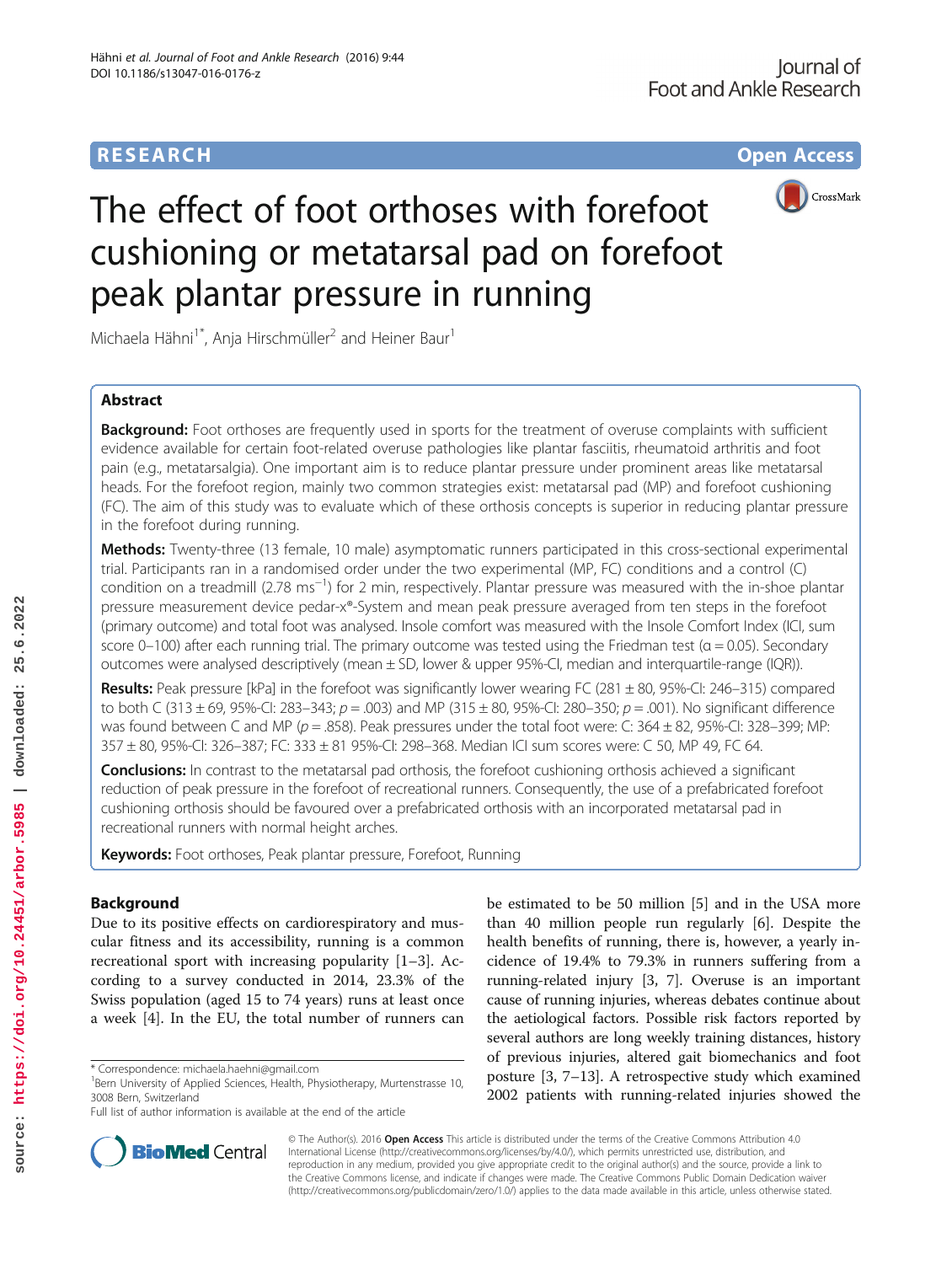ankle/foot area to be the second most common overuse injury location after the knee [13]. Such overuse injuries include forefoot overuse complaints like metatarsalgia, stress fractures and plantar fasciopathy [14, 15]. Previous studies of long-distance runners found a significant increase in plantar pressure in the forefoot after compared to before the run [2, 14]. This might explain the risk of running injuries like stress fractures of metatarsals or metatarsalgia in long-distance runners [2, 14].

Foot orthoses have been identified as one potential tool for decreasing the incidence of lower extremity injuries by reducing the magnitude and rate of loading [16, 17]. It has been conclusively shown that foot orthoses can relieve symptoms in certain types of foot-related pathologies, like plantar fasciitis, rheumatoid arthritis and foot pain (e.g., metatarsalgia); moreover, they improve comfort [18–23].

Contoured prefabricated foot orthoses can be used to reduce plantar pressure under the forefoot [24, 25]. In current practice in central Europe, there are generally two main concepts concerning foot orthoses to reduce plantar pressure in the forefoot. One is placing a metatarsal pad proximal to the metatarsal heads and the other one is integrating forefoot cushioning. A previous study investigated the effects of three foot pads (metatarsal pad, U-shaped pad and doughnut-shaped pad) on the plantar pressure of participants with pes planus foot type during running, metatarsal pads being reported to be most effective in significantly reducing peak pressure [26]. This work is complemented by the results of several experimental trials showing that a metatarsal pad (metatarsal pad (centrally just proximal to the 2nd, 3rd and 4th metatarsal heads (MHs)), metatarsal bar (proximal to the MHs), metatarsal dome (5 mm proximal to the 2nd and 4th MHs, 5 mm distal to the MHs)) can significantly reduce plantar pressure on the central and medial forefoot in walking individuals [20, 27–33]. As for the cushioning orthoses, two other studies reported effective reduction of peak pressure in the forefoot during walking and running in military boots [34, 35]. In addition to these two concepts, pressure redistribution to the midfoot by full contact orthoses is used in the Anglo-American area.

Despite the widespread use of orthoses to reduce plantar pressure in the forefoot of runners, no previous studies have investigated the comparison of a forefoot cushioning orthosis and an orthosis with a metatarsal pad. This indicates a need to understand which foot orthosis strategy is best to reduce plantar pressure in the forefoot of runners.

The present study evaluated and compared the effect of forefoot cushioning and a metatarsal pad on peak pressure in the forefoot of asymptomatic recreational runners.

It was hypothesised that there would be no difference in peak pressure in the forefoot between the forefoot cushioning orthosis and the metatarsal pad condition.

# **Methods**

# Design/Setting

This cross-sectional experimental trial was conducted from December 2013 to May 2015. Every participant had to run on a treadmill (2.78 ms−<sup>1</sup> ) in a regular neutral running shoe (model: Duramo 6, Adidas®, Herzogenaurach D, year: 2014) with three different types of foot orthoses (neutral, forefoot cushioning and metatarsal pad) in a randomised order.

#### Participants

The descriptive characteristics of the twenty-five recreational runners (15 females and 10 males) participating in this study are shown in Table 1. They had been recruited via e-mail and from the local running community. Criteria for inclusion were as follows: recreational runners (at least two running sessions per week) aged between 18 and 65 years, and being accustomed to treadmill running. The exclusion criteria were forefoot strike running pattern, history of an injury of the lower extremity within the last 6 months before the study, acute disorders in the lower extremities and spine, history of surgery on the lower extremities and lumbar spine in the last 24 months, acute infection and other complaints that would have impeded completing the protocol. Foot characteristics were documented using the normalised navicular height truncated (NNHt) [36], which classified all of the participants' feet as normalarched with no significant side difference (see Table 1).

The study protocol was approved by the Ethics Committee of the Canton of Berne, Switzerland (16.10.2012 Nr. Z039/12) and written consent was obtained from all participants. The study was carried out in accordance with the stipulations of the World Medical Association Declaration of Helsinki [37].

#### Orthoses construction

The foot orthoses used in this study (Movecontrol®, IETEC®, Künzell, D) were made of polyurethane foam material (shore 25; with an ethylene vinyl acetate EVA core, shore 55, compression moulded and semirigid) and

|  |  | <b>Table 1</b> Participant characteristics |  |  |
|--|--|--------------------------------------------|--|--|
|--|--|--------------------------------------------|--|--|

| Participant characteristics ( $n = 25$ ) | Mean $\pm$ SD  |
|------------------------------------------|----------------|
| Age (years)                              | $31.7 \pm 9.4$ |
| Weight (kg)                              | $64.0 + 8.6$   |
| Height (cm)                              | $172.7 + 8.9$  |
| BMI ( $kg/cm2$ )                         | $21.4 + 1.8$   |
| Training volume (min/week)               | $327 + 177$    |
| Running volume (min/week)                | $166 + 101$    |
| NNHt right foot                          | $0.26 + 0.03$  |

BMI body mass index, NNHt normalised navicular height truncated, SD standard deviation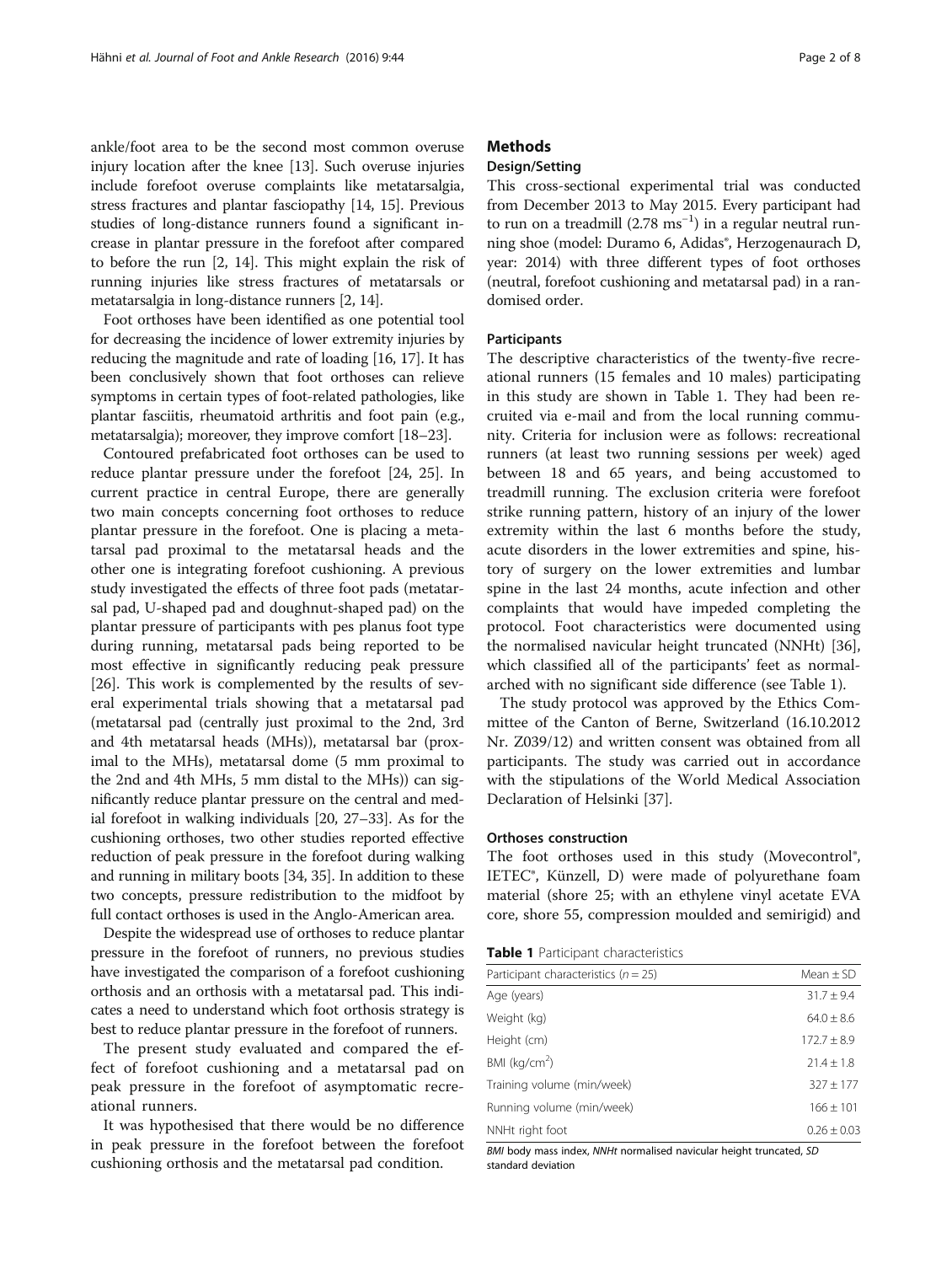prefabricated. The basic shape (control condition) comprised a concave-shaped heel, a minimal medial longitudinal arch support and a low metatarsal pad (see Fig. 1). The forefoot cushioning pad (PU, shore 12) had a thickness of 6 mm and covered the complete forefoot (Fig. 2 right). The metatarsal pad (PU) had a size of 5.0 by 5.0 cm with a width towards the forefoot of 5.0 cm and a width towards the mid- and rear foot of 2.5 cm. The height increased from its boarders to a maximum of 8 mm. The basic form of the foot orthoses already had a small pad integrated (3.5 by 3.5 cm, height: 2 mm). This pad is part of all basic foot orthosis forms of this type (Movecontrol®, IETEC®, Künzell, D) and smoothly transfers to the longitudinal arch support. It was implemented in the control condition and in the forefoot cushioning condition. Therefore, the pad condition resulted in a pad with an additional height of 6 mm compared to the control condition (and compared to the forefoot cushioning condition).

The orthoses were selected according to the foot length of each participant. Additionally, an identical blue felt layer of 1 mm was fixed onto each upper surface of the three orthoses (see Fig. 1). This standardised form of fabrication enabled a visual blinding of the participants in terms of the type of orthosis they were running with and provided standardised testing conditions for the measurements. For the application of this type of orthosis in patients, however, the orthoses are made and adapted by customising on an individual basis.

## Procedure

After obtaining written informed consent from the participants, background demographic data (age, weight, height, shoe size, and running and training frequency) were collected and foot measurements for the NNHt were taken. Subsequently, each participant did a warm-up on the treadmill (Kettler Marathon TX 1, Kettler, Ense-Parsit, D) for 6 min at a running speed of 2.78  $\text{ms}^{-1}$ ,





Fig. 2 Bottom surface of the orthoses used in this study. Left to right: control, metatarsal pad, forefoot cushioning (shore 12)

wearing a neutral running shoe (model: Duramo 6, Adidas®, Herzogenaurach, D, year 2014), which was fitted beforehand. Afterwards the plantar pressure measurement device (pedar-x®-System (Novel®, München, D)) was mounted on the participants' feet. The insoles with 99 capacitive sensors resulting in approximately one sensor per 2 cm<sup>2</sup> (depending on insole size) were placed in the neutral running shoes. The order of testing conditions was randomised using the online tool Randomization. com. None of the participants used this type of foot orthoses during their regular running sessions.

The measurements took 2 min per condition during treadmill running. The first minute served for familiarisation with the orthosis and the second for data collection.

Plantar pressure data were collected for one minute sampled at 100 Hz and the mean peak pressure of ten steps was analysed. Percentage masks were used for definition of forefoot area. The forefoot mask was defined from 62% to 80% (from total foot length, heel: 0%). This ensured exclusion of the metatarsal pad from the forefoot area. To control for possible confounding information about foot orthoses design, sampling of data was performed without informing the participants about the current orthosis condition and the exact moment of testing [38]. After completion of each bout of running, participants had to fill out the Insole Comfort Index (ICI, see below), asking for an individual comfort rating of foot orthosis condition [39, 40].

#### Data processing

Data were checked for plausibility with the manufacturer's measurement software package (pedar®-x Recorder, version 19.3.30, novel®, Munich, D). All files were verified for rearfoot strike running pattern and continuous COP paths in each step. Incomplete steps were removed from further analysis. Finally, data from 10 steps of the right foot (to avoid using paired data) [41] were averaged (Novel® scientific software, version 19.3.42, Novel®, Munich D) to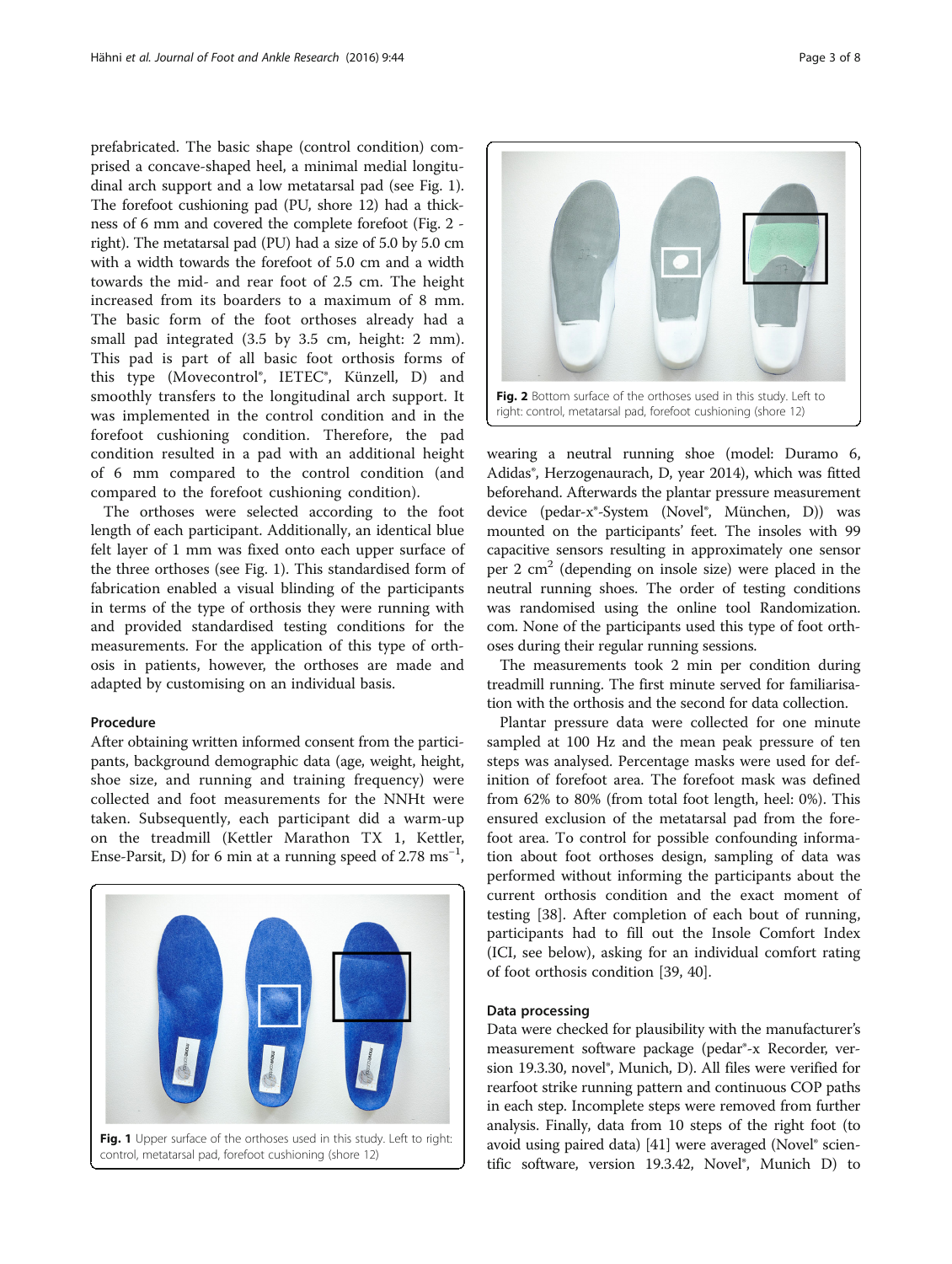achieve a representative pressure distribution per condition [25]. After checking data for plausibility, data from two participants were excluded (dropouts) because of not having used a rear foot strike running pattern. Thus, 23 runners remained for the final analysis.

The outcome measurements were the following:

- (1)Primary outcome: Peak plantar pressure in the forefoot area: Measured with the in-sole plantar pressure measurement system pedar-x®-System (Novel®, München, D) a valuable and reliable tool in the assessment of plantar pressure distribution [42– 45]. The reliability of this outcome was previously checked in our laboratory using a test-retest design with 17 healthy participants measured one week apart with the same protocol. Forefoot peak pressures showed excellent reliability with an ICC of 0.97, a test-retest variability expressed as a percentage of  $4.9 \pm 6.5\%$  and a systematic error (bias) of 4.1 kPa with limits of agreement according to Bland and Altman (standard deviation\*1.96) of 49.5 kPa [46]. The software pedar<sup>®</sup>-x-expert (Version 19.3.30, Novel<sup>®</sup>, München, D) and novel scientific (Version 19.3.42, Novel®, München, D) were applied for data logging and evaluation.
- (2)Secondary outcomes:
	- a. Peak plantar pressure in the total foot area: Peak pressure of the total area was extracted from pressure data. Similarly, for total foot peak pressures, reliability was checked as mentioned previously and revealed an ICC of 0.97, a test-retest variability of  $4.7 \pm 4.5\%$  and a bias of 1.2 kPa with limits of agreement of 49.1 kPa [46]. Data on the total foot were extracted to allow comparison to other studies irrespective of methodological differences to appraise general peak pressure ranges measured.
	- b. Insole Comfort Index (ICI): Orthosis comfort was rated on five independent (overall comfort, forefoot comfort, heel comfort, roll off comfort and comfort compared to no orthosis) visual analogue scales ranging from "very comfortable" to "not comfortable" [39, 40]. For statistical evaluation, sum scores of all items were calculated [0–100]. ICI based on visual analogue scales (10 cm) is considered to be a reliable tool to assess footwear comfort during running [39].

## Statistical analysis

An a priori analysis of effect size and sample size was made for a desired power of 80% and an α-error of 0.05. Effect size was taken from unpublished pilot data in walking (1.11 ms−<sup>1</sup> ) on this topic with the same dependent (forefoot peak pressure) and independent variables (orthosis type). Sample size was calculated using the G\*Power 3 software [47] and estimated a minimum sample size of 16 participants.

Prior to the statistical analysis, data from case report forms were entered manually into a prepared database. Data were then checked for normal distribution (Shapiro-Wilk test  $(p > 0.25)$ ). The Shapiro-Wilk test revealed that peak pressure at the forefoot significantly deviates from a normal distribution for the two tested conditions (metatarsal pad:  $p = 0.017$ , forefoot cushioning:  $p = 0.004$ ). Only pressure data for the normal condition were normally distributed ( $p = 0.061$ ). Nevertheless, mean (SD) and 95% CI of peak pressure data are reported in descriptive statistics in addition to the median (IQR) to compare the results of this study with the current literature. Subsequently, peak pressures for the right forefoot and the total area of the right foot were analysed descriptively with calculation of mean, standard deviation (SD), 95% confidence intervals (95% CI), median and interquartile range (IQR). Finally, the initial hypothesis (no differences in peak pressure in the forefoot between conditions) was tested using the Friedman test ( $p = 0.05$ ) and post hoc Wilcoxon signedrank test. Post hoc analysis was conducted applying a Bonferroni correction, resulting in a significance level set at  $p < .017$ . Furthermore, peak pressure of the total foot area and sum scores of ICI were analysed using descriptive statistics (median (IQR)). The statistical analysis was performed using SPSS software version 22.0 (IBM, SPSS, Inc., Chicago, IL, USA).

# Results

#### Peak pressure in the forefoot area

Analysis of peak pressure in the forefoot showed a significant difference between the three different conditions of orthosis  $(\chi^2(2) = 19.143, p < .001)$ . The post hoc analysis revealed statistically significant lower peak pressure in the forefoot for the cushioning orthosis compared to both control condition  $(p=.003)$  and metatarsal pad orthosis ( $p = .001$ ). On average, peak pressure in the forefoot of runners wearing the forefoot cushioning orthosis compared to the control condition was reduced by 11% and compared to metatarsal pad orthosis by 12%, whereas no significant difference in peak pressure in the forefoot was found between the control condition and the metatarsal pad orthosis ( $p = .858$ ).

The results obtained from the descriptive analysis of peak pressure in the forefoot for the three conditions are presented in Table 2.

# Peak pressure in the total foot area

Considering the total foot area, peak pressures [kPa] were  $364 \pm 82$  kPa (mean  $\pm$  SD, lower-upper 95%-CI: 328–399) and median (IQR) 348 (310 to 440) for the control condition,  $357 \pm 70$  (326–387) and 348 (303 to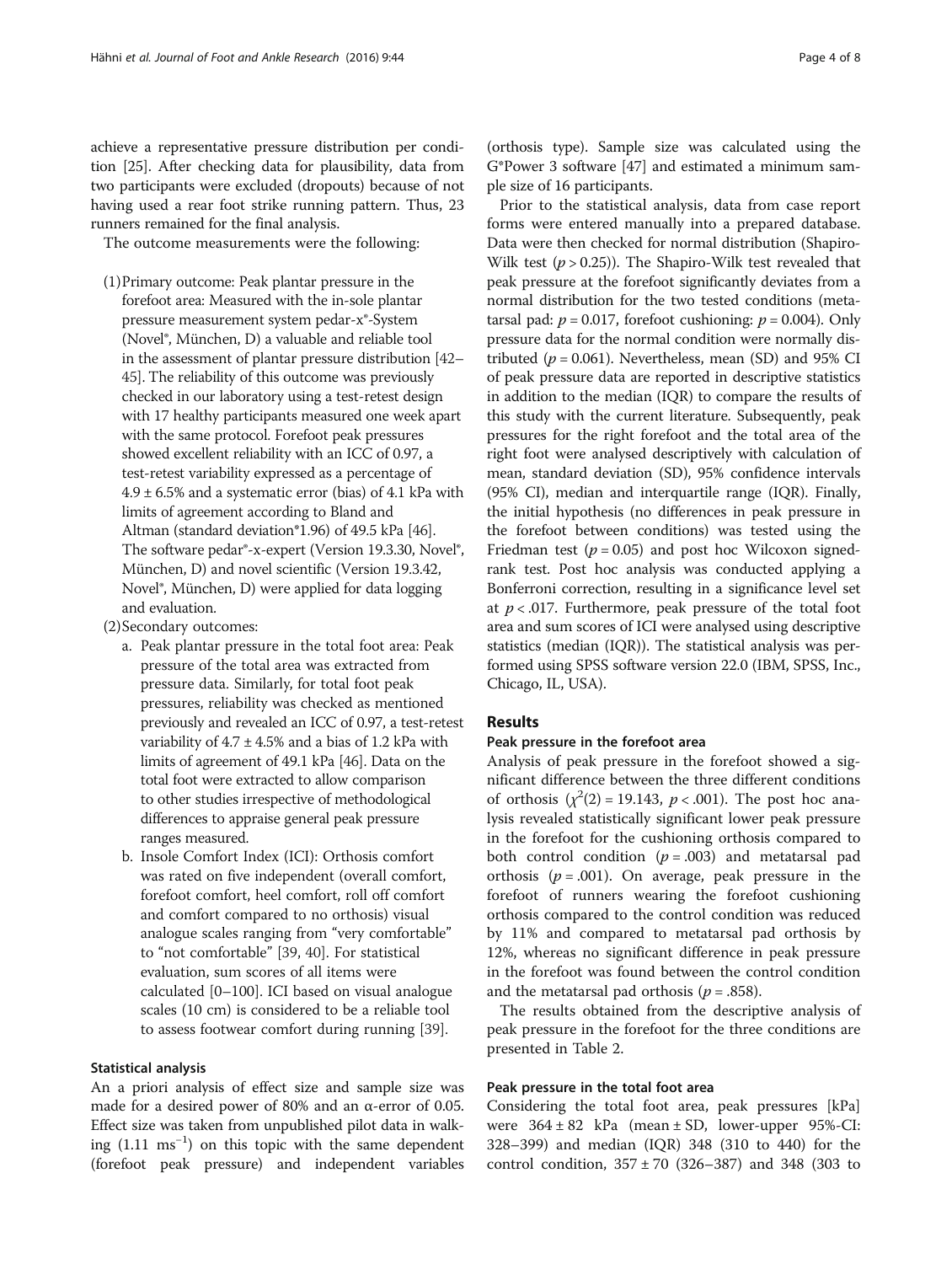| Condition  | Mean |    | Lower 95%-CI | Upper 95%-CI | Median | <b>IQR</b> |
|------------|------|----|--------------|--------------|--------|------------|
| control    |      | 69 | 283          | 343          | 300    | 258 to 348 |
| pad        | 315  | 80 | 280          | 350          | 300    | 255 to 348 |
| cushioning | 281  | 80 | 246          | 315          | 268    | 235 to 323 |

Table 2 Peak pressure [kPa] in the forefoot wearing the three different types of foot orthoses (conditions)

control control condition, pad metatarsal pad orthosis, cushioning forefoot cushioning orthosis, SD standard deviation, CI confidence interval, IQR interquartile range

393) for the metatarsal pad and  $333 \pm 81$  (298–368) and 323 (270 to 363) for the cushioning orthosis.

## ICI sum score

Overall, participants reported medium to high comfort when wearing the different types of orthoses. Median values (IQR) of sum scores in comfort rating of the three different conditions are 50 (39 to 74) for the control condition, 49 (35 to 62) for the metatarsal pad and 64 (43 to 76) for the cushioning orthosis.

## Discussion

#### Peak pressure

The purpose of this study was to compare the effect of forefoot cushioning and a metatarsal pad orthosis on the peak pressure in the forefoot of running healthy recreational runners. The principal finding was that the forefoot cushioning orthosis showed a lower peak pressure in the forefoot in comparison to the metatarsal pad orthosis and the control condition. These findings support previous research where it was shown that shock absorbing and cushioning insoles reduce peak pressure in the forefoot during walking and running in military personnel [34, 35]. Additionally, in the current literature about footwear and orthoses in sports medicine [48], forefoot cushioning orthoses are recommended for various conditions due to the positive experiences of clinicians but without any support of evidence including plantar pressure measurements.

The mean values of peak pressures for the forefoot area of this study are consistent with the current literature reporting peak pressures in runners without foot orthoses. One study examined the effect of foot type on in-shoe plantar pressure; the resulting pressure [kPa] in the forefoot was  $304.6 \pm 118.6$  (mean  $\pm$  SD) [9]. Another study analysed the effect of plantar fasciitis on pain and plantar pressure; the peak pressure [kPa] in the forefoot of the controls was  $374.4 \pm 96.4$  [49]. A further study compared the plantar loads during treadmill and overground running; peak pressure [kPa] in the forefoot in treadmill running was  $350.8 \pm 82.3$  [50]. These studies underline the validity of the current forefoot pressure data. Also, the total foot pressure data [kPa] of the mentioned studies above (305 to 381) were comparable to the current study (328 to 399), which further underlines the validity of measured data. Nonetheless, the methodologies of the mentioned literature differ from the present study mainly with respect to the running surface, running speed and running shoe or foot orthosis type. These differences may account for the small variations in total foot and forefoot pressure data in the findings of the studies mentioned above [17].

In contrast to earlier studies, however, the metatarsal pad used in the present study showed no significant pressure reduction in the forefoot in comparison to the two other conditions. These results differ from those of the current literature demonstrating that in running and walking individuals a metatarsal pad positioned just proximal to the metatarsal heads achieves optimal pressure reduction in the forefoot [20, 26, 29, 30, 51]. A possible explanation for this discrepancy might be the huge variability among the methodologies used (e.g., characteristics of the participants, footwear, and position of the metatarsal pad) and that the present study was the only one which used a full contact orthosis with an integrated pad (compared to isolated pads without full contact orthoses). In addition, the individual anatomical variations of the position of the metatarsal heads could influence the optimal positioning of metatarsal pads [31]. This point could not be considered in this study because prefabricated orthoses were used. By using customised orthoses, the metatarsal pads can be positioned individually according to the metatarsal head position. This presumably may lead to different results in pressure reduction.

#### Comfort

In accordance with the presented results, it has been reported that recreational runners often wear foot orthoses for the treatment of running-related injuries, as a support or comfort device, and potentially to improve performance [52]. Authors pointed out that comfort is an important characteristic of footwear and may be influenced by impact perception and cushioning [53]. Hence, the participants in this study had to rate the perceived comfort of the three different conditions to obtain an impression of the individual subjective wear comfort of the orthoses. In this study, participants to a small extent (plus 15 points on ICI) preferred the forefoot cushioning orthosis over the two other conditions. These results are in accordance with the findings of an earlier study, in which healthy participants prioritised contouring or soft orthoses over hard orthoses [39, 54]. Each of the three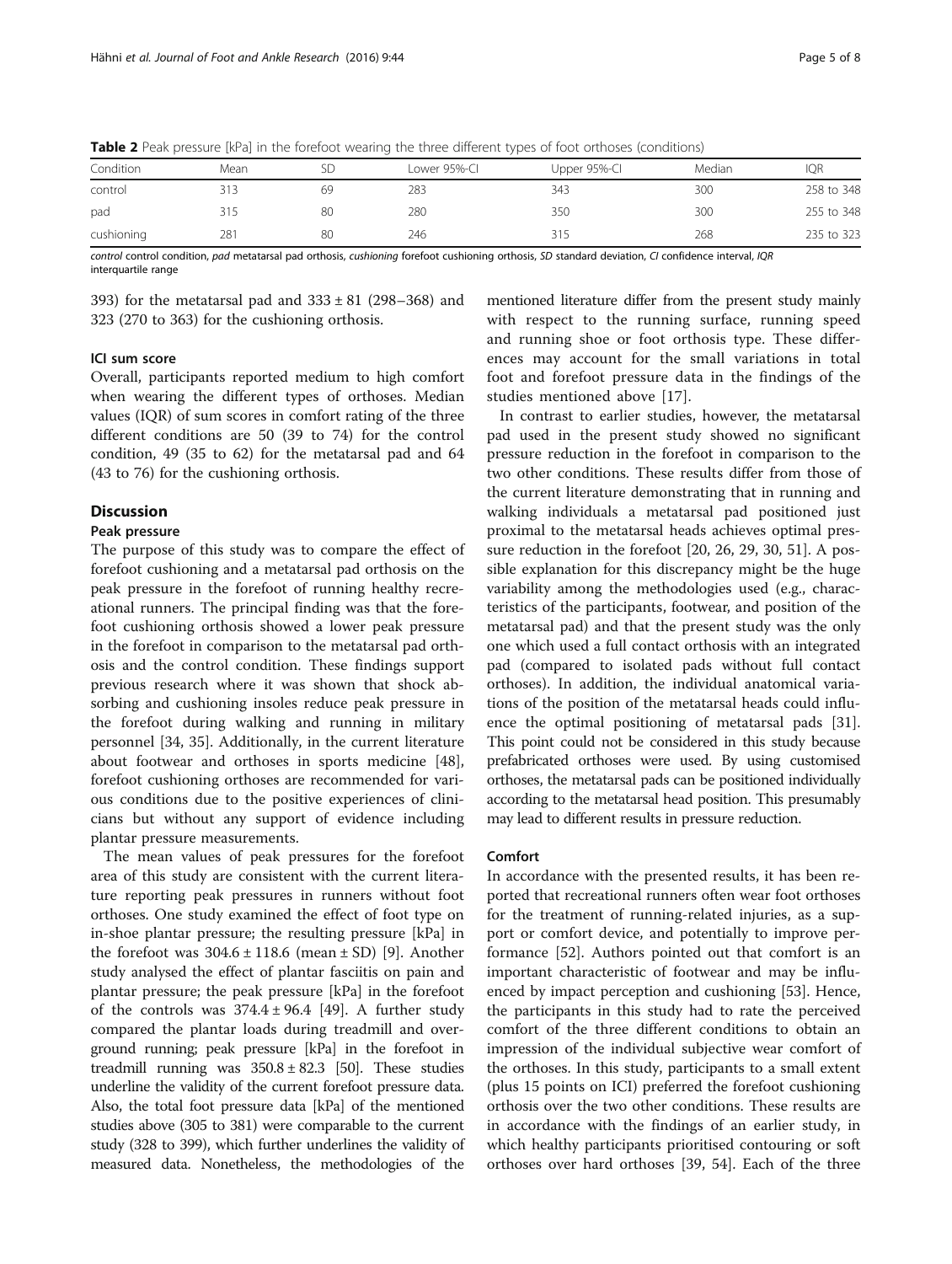tested conditions in this study was rated as comfortable. It can therefore be assumed that orthosis comfort did not influence the running sequences or the pressure measurements negatively.

#### Limitations

Questions have been raised about the comparability of studies which have been conducted either with prefabricated or customised orthoses [16, 48]. However, a growing body of literature suggests that there seem to be only minor differences in the effects on plantar pressures between customised and prefabricated orthoses [25, 55–57]. By using prefabricated orthoses, the metatarsal pads could not be placed individually according to the metatarsal head location. This may lead to different results in forefoot pressure compared to customised orthoses with an individually located pad. The rationale of using prefabricated orthoses with identical surface designs (as presented in this study) was to guarantee a standardised measurement setting.

Several authors discussed the transferability of laboratory measurements made on a treadmill to overground running [50, 58–61]. In one study, it was concluded that treadmill running resulted in lower maximum pressures in the medial forefoot and toe regions [50]. Nevertheless, the treadmill setting allows optimal conditions for standardised measurements [58, 59]. In order to guarantee the reproducibility of the in-shoe plantar pressure measurement system pedar-x®-System, it is essential to control running speed [43]. Furthermore, authors pointed out that a familiarisation time of at least 6 min is required prior to data capturing; this recommendation has been respected in the present study [61]. Another limitation could be that the in-shoe plantar pressure measurement system provides a reliable measure of the vertical loading but no information about shear forces [32, 42, 62]. Hence, the effect of the 3D-shape of the tested orthoses could not be analysed precisely. However, in this study, the region of interest was the forefoot, which is a nearly flat area of the foot and therefore the "true" vertical component that is measured is assumed to be comparable to the normal force and can be assessed with sufficient accuracy. Moreover, the hypothesis of this study referred to the testing of relative differences in pressure values, which are likely to be more robust than absolute values [45]. Furthermore, in this study, only the peak pressure was reported as a pressure parameter because of its high correlation with the mean pressure and pressure–time integral [63–65]. The pedar-x®-System is used in foot orthoses and plantar pressure studies because it can be considered as the gold standard in plantar pressure assessment [24, 25].

The felt layer, which was fixed onto the surface of the orthoses used in this study for blinding reasons, could have reduced the cushioning effect of the forefoot cushioning orthosis. This aspect could not be considered in the results of this study but it can be assumed that it affected the results. Maybe a further reduction of peak pressure could be achieved without the layer that was integrated to blind the forefoot for all participants in this study.

Since the study was limited to runners with a heel-to-toe running pattern, no conclusion can be made for runners with a forefoot strike pattern [9]. In addition, all the runners participating in this study had normal-arched feet and therefore no statement can be made for runners with other foot postures.

Validity of the insole comfort index is limited because two criteria have not been met [39]. Firstly, subject-specific repeatability has not been established and secondly, the test has not been repeated over separate sessions [39]. The comfort rating of the orthoses was only used to exclude apparent discomfort during measurement. It was not a main outcome.

Despite these limitations, this study has considerable strengths to be mentioned. All the participants ran with the same neutral running shoe on a treadmill with a standardised running speed and therefore any speed or shoe-specific effect was avoided [66]. Considering the influence of foot type on in-shoe plantar pressure [9], the foot type of all participants was assessed and classified with the NNHt. As mentioned before in the methods section, all the participants in this study had normal-arched feet. Thus, the influence of differences in foot morphology should not have biased the results of this study. Furthermore, to control for possible sex-related differences in gait biomechanics, a heterogeneous group of female and male runners was recruited for this study [67].

#### Conclusions

It is concluded that in contrast to the foot orthoses with a metatarsal pad, the forefoot cushioning orthosis was able to achieve a significant reduction of peak pressure in the forefoot of recreational runners. Consequently, prefabricated orthoses with forefoot cushioning reduce peak pressure in the forefoot more than prefabricated orthoses with an incorporated metatarsal pad. Therefore, cushioning should be considered if pressure reduction is the primary aim in runners with normal height arches.

Further research should investigate if patients with a forefoot-related overuse injury (e.g., metatarsalgia) benefit from intervention using foot orthoses with forefoot cushioning in prospective studies.

## Additional file

[Additional file 1:](dx.doi.org/10.1186/s13047-016-0176-z) The dataset with the raw data of peak pressures for the total foot and the forefoot. (XLSX 39 kb)

#### Abbreviations

BMI: Body mass index; C: Control orthosis; CI: Confidence interval; FC: Forefoot cushioning orthosis; ICI: Insole comfort index; IQR: Interquartile-range; MH: Metatarsal head; MP: Metatarsal pad orthosis; n: Number (of participants);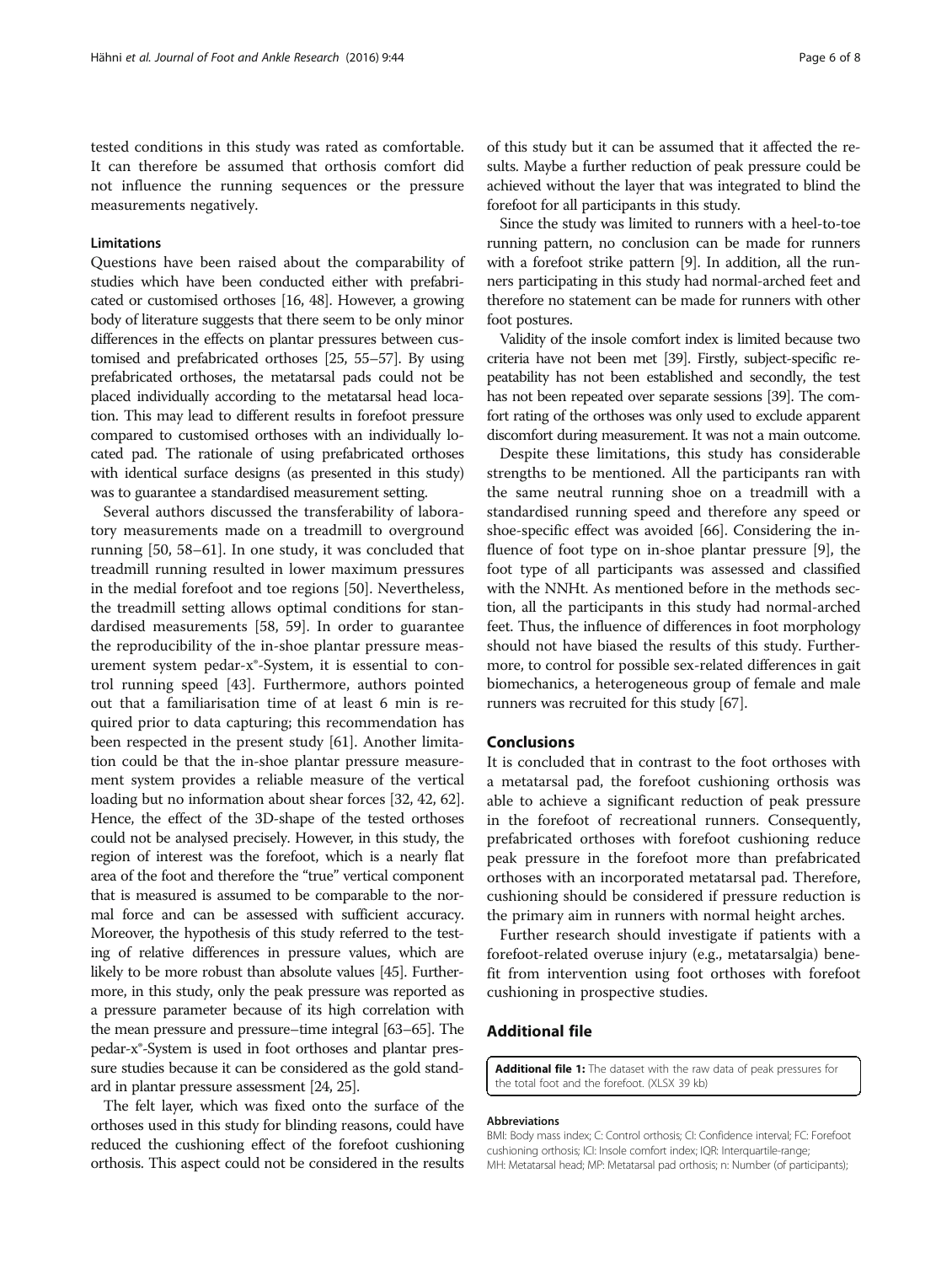NNHt: Normalised navicular height truncated; p: p-value to express significance; SD: Standard deviation.

#### Acknowledgements

We acknowledge language support and professional proof-reading of the manuscript by Duncan Cummins, Sölden, Germany.

#### Funding

The authors received no financial support for the research, authorship, and/or publication of this article.

#### Availability of data and materials

The dataset is available online in Microsoft Excel® format as an Additional file 1 to this manuscript.

#### Authors' contributions

MH, AH and HB designed the study and developed the methods and measurement setup. MH organised the measurements, recruited the participants, collected data, wrote and drafted the manuscript. AH was responsible for statistical analysis, interpretation of data and drafted the manuscript. HB helped in data collection, interpretation of data and wrote and drafted the manuscript. All authors read and approved the submitted manuscript.

#### Competing interests

The authors declared no potential conflicts of interest with respect to the research, authorship, and/or publication of this article. The foot orthoses for this study were provided by the orthopaedic technology company IETEC®, Künzell, D and they were sent back to the company after completion of the measurements. The company IETEC® did not provide any additional funding and did not give any input into the study design, data analysis, interpretation or the writing of this manuscript.

#### Consent for publication

Not applicable.

#### Ethics approval and consent to participate

The study protocol was approved by the Ethics Committee of the Canton of Berne, Switzerland (16.10.2012 Nr. Z039/12) and written consent was obtained from all participants.

#### Author details

<sup>1</sup> Bern University of Applied Sciences, Health, Physiotherapy, Murtenstrasse 10, 3008 Bern, Switzerland. <sup>2</sup>University Hospital Freiburg, Clinic for Orthopaedics and Traumatology, Hugstetter Strasse 55, 79106 Freiburg, Germany.

## Received: 9 May 2016 Accepted: 9 November 2016 Published online: 16 November 2016

#### References

- 1. Abt JP, Sell TC, Chu Y, Lovalekar M, Burdett RG, Lephart SM. Running kinematics and shock absorption do not change after brief exhaustive running. J Strength Cond Res. 2011;25(6):1479–85.
- 2. Willems TM, De Ridder R, Roosen P. The effect of a long-distance run on plantar pressure distribution during running. Gait Posture. 2012;35(3):405–9.
- 3. Van Gent R, Siem D, van Middelkoop M, Van Os A, Bierma-Zeinstra S, Koes B. Incidence and determinants of lower extremity running injuries in long distance runners: a systematic review. Br J Sports Med. 2007;41(8):469–80.
- 4. Lamprecht M, Fischer A, Stamm H. Sport Schweiz: Sportaktivität und Sportinteresse der Schweizer Bevölkerung. Magglingen: Bundesamt für Sport BASPO; 2014.
- Scheerder J, Breedveld K, Danchev A. Running across Europe. 1st ed. London: Palgrave Macmillan UK; 2015.
- 6. Running USA. 2014 state of the sport—part II: running industry report 2014. [http://www.runningusa.org/2014-running-industry-report?returnTo=annual](http://www.runningusa.org/2014-running-industry-report?returnTo=annual-reports)[reports.](http://www.runningusa.org/2014-running-industry-report?returnTo=annual-reports) Accessed 24 Jul 2016
- Fields K, Sykes J, Walker K, Jackson J. Prevention of running injuries. Curr Sports Med Rep. 2010;9(3):176–82.
- Willems TM, Witvrouw E, De Cock A, De Clercq D. Gait-related risk factors for exercise-related lower-leg pain during shod running. Med Sci Sports Exerc. 2007;39(2):330.
- 9. Chuckpaiwong B, Nunley JA, Mall NA, Queen RM. The effect of foot type on in-shoe plantar pressure during walking and running. Gait Posture. 2008; 28(3):405–11.
- 10. Williams III DS, McClay IS, Hamill J. Arch structure and injury patterns in runners. Clin Biomech (Bristol, Avon). 2001;16(4):341–7.
- 11. Korpelainen R, Orava S, Karpakka J, Siira P, Hulkko A. Risk factors for recurrent stress fractures in athletes. Am J Sports Med. 2001;29(3):304–10.
- 12. McKenzie DC, Clement DB, Taunton JE. Running shoes, orthotics, and injuries. Sports Med. 1985;2(5):334–47.
- 13. Taunton J, Ryan M, Clement D, McKenzie D, Lloyd-Smith D, Zumbo B. A retrospective case–control analysis of 2002 running injuries. Br J Sports Med. 2002;36(2):95–101.
- 14. Nagel A, Fernholz F, Kibele C, Rosenbaum D. Long distance running increases plantar pressures beneath the metatarsal heads: a barefoot walking investigation of 200 marathon runners. Gait Posture. 2008;27(1):152–5.
- 15. Sobhani S, Dekker R, Postema K, Dijkstra PU. Epidemiology of ankle and foot overuse injuries in sports: A systematic review. Scand J Med Sci Sports. 2013;23(6):669–86.
- 16. Lucas-Cuevas AG, Perez-Soriano P, Llana-Belloch S, Macian-Romero C, Sanchez-Zuriaga D. Effect of custom-made and prefabricated insoles on plantar loading parameters during running with and without fatigue. J Sports Sci. 2014;32(18):1712–21.
- 17. Razeghi M, Batt ME. Biomechanical analysis of the effect of orthotic shoe inserts: a review of the literature. Sports Med. 2000;29(6):425–38.
- Landorf KB, Keenan AM. Efficacy of foot orthoses. What does the literature tell us? J Am Podiatr Med Assoc. 2000;90(3):149–58.
- 19. Hawke F, Burns J, Radford JA, du Toit V. Custom-made foot orthoses for the treatment of foot pain. Cochrane Database Syst Rev. 2008;3:CD006801.
- 20. Postema K, Burm P, vd Zande M, Limbeek J. Primary metatarsalgia: the influence of a custom moulded insole and a rockerbar on plantar pressure. Prosthet Orthot Int. 1998;22(1):35–44.
- 21. Shih YF, Wen YK, Chen WY. Application of wedged foot orthosis effectively reduces pain in runners with pronated foot: a randomized clinical study. Clin Rehabil. 2011;25(10):913–23.
- 22. Burns J, Landorf KB, Ryan MM, Crosbie J, Ouvrier RA. Interventions for the prevention and treatment of pes cavus. Cochrane Database Syst Rev. 2007; 4:CD006154.
- 23. Lee SY, McKeon P, Hertel J. Does the use of orthoses improve self-reported pain and function measures in patients with plantar fasciitis? A metaanalysis. Phys Ther Sport. 2009;10(1):12–8.
- 24. Bonanno DR, Landorf KB, Menz HB. Pressure-relieving properties of various shoe inserts in older people with plantar heel pain. Gait Posture. 2011;33(3):385–9.
- 25. Redmond AC, Landorf KB, Keenan AM. Contoured, prefabricated foot orthoses demonstrate comparable mechanical properties to contoured, customised foot orthoses: a plantar pressure study. J Foot Ankle Res. 2009;2:20.
- 26. Nordsiden L, Van Lunen BL, Walker ML, Cortes N, Pasquale M, Onate JA. The effect of 3 foot pads on plantar pressure of pes planus foot type. J Sport Rehabil. 2010;19(1):71–85.
- 27. Deshaies A, Roy P, Symeonidis PD, LaRue B, Murphy N, Anctil E. Metatarsal bars more effective than metatarsal pads in reducing impulse on the second metatarsal head. Foot (Edinb). 2011;21(4):172–5.
- 28. Guldemond N, Leffers P, Schaper N, Sanders A, Nieman F, Willems P, et al. The effects of insole configurations on forefoot plantar pressure and walking convenience in diabetic patients with neuropathic feet. Clin Biomech (Bristol, Avon). 2007;22(1):81–7.
- 29. Hayda R, Tremaine M, Tremaine K, Banco S, Teed K. Effect of Metatarsal Pads and Their Positioning: A Quantitative Assessment. Foot Ankle Int. 1994;15(10):561–6.
- 30. Holmes G, Timmerman L. A Quantitative Assessment of the Effect of Metatarsal Pads on Plantar Pressures. Foot Ankle Int. 1990;11(3):141–5.
- 31. Kang JH, Chen MD, Chen SC, Hsi WL. Correlations between subjective treatment responses and plantar pressure parameters of metatarsal pad treatment in metatarsalgia patients: a prospective study. BMC Musculoskelet Disord. 2006;7:95.
- 32. Lee PY, Landorf KB, Bonanno DR, Menz HB. Comparison of the pressurerelieving properties of various types of forefoot pads in older people with forefoot pain. J Foot Ankle Res. 2014;7(1):18.
- 33. Jackson L, Binning J, Potter J. Plantar pressures in rheumatoid arthritis using prefabricated metatarsal padding. J Am Podiatr Med Assoc. 2004;94(3):239–45.
- 34. Hinz P, Henningsen A, Matthes G, Jager B, Ekkernkamp A, Rosenbaum D. Analysis of pressure distribution below the metatarsals with different insoles in combat boots of the German Army for prevention of march fractures. Gait Posture. 2008;27(3):535–8.